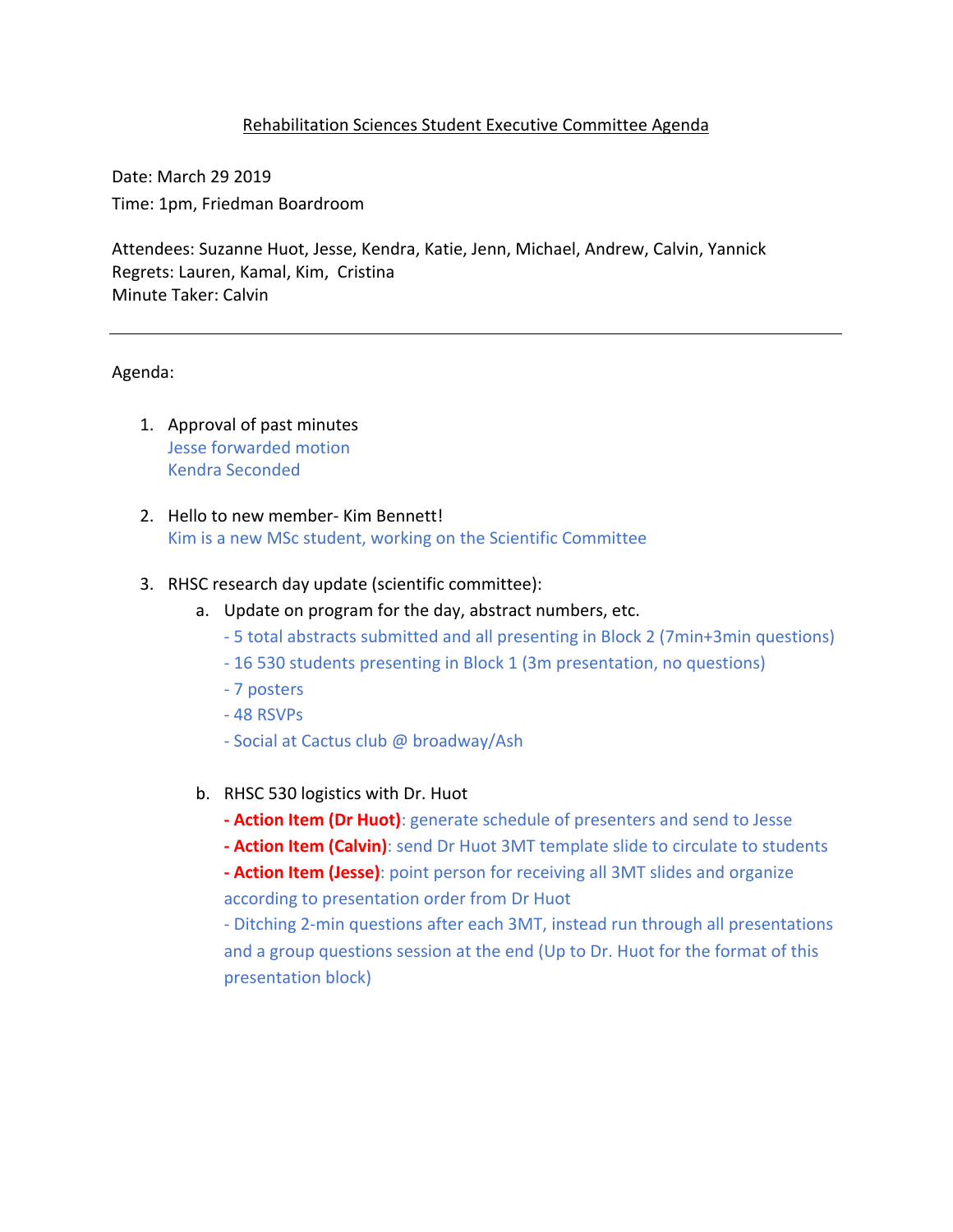- c. Tasks for RSEC members **in advance of** Research day:
	- i. Signage for event (DONE)
	- ii. Print programs for the day (50)
		- **Yannick**
	- iii. Print Judging materials. (Lisa and Naz, JF) (20)
		- **Yannick**
	- iv. Presentation prizes **Kim/Kendra/Kamal**
		- Gifts for keynotes
		- gifts for judges
		- prizes for best presentation winners
	- v. Food crew (**Logan, Jenn, Kim)**
		- Purchase food from Safeway and keep itemized receipts
		- Items: Utensils, serviettes, tea & coffee from Starbucks
- d. Tasks for **day of** Research day event
	- i. Set up crew (signage, food prep) **Kamal, Kendra, Cristina, Logan, Jenn, Kim**
	- ii. AV setup- **Jesse**
	- iii. Photography
		- Collective effort (**Calvin, Katie**, others…)
	- iv. Social media
		- **Katie** to live tweet (**Jesse** to send Katie password for RSEC Twitter)
	- v. Session chairs
		- 1. Welcome remarks
			- **Michael**
		- 2. Introducing keynote
			- **Logan**
		- 3. Oral presentation announcement and timekeeping
			- **Jesse** for 3MT block
			- **Katie** for oral presentation block
		- 4. Announcing prizes
			- **Kendra**
		- 5. Closing remarks (directions to beer!)
			- **Jenn**
	- vi. Clean up crew
		- **Andrew, Calvin**